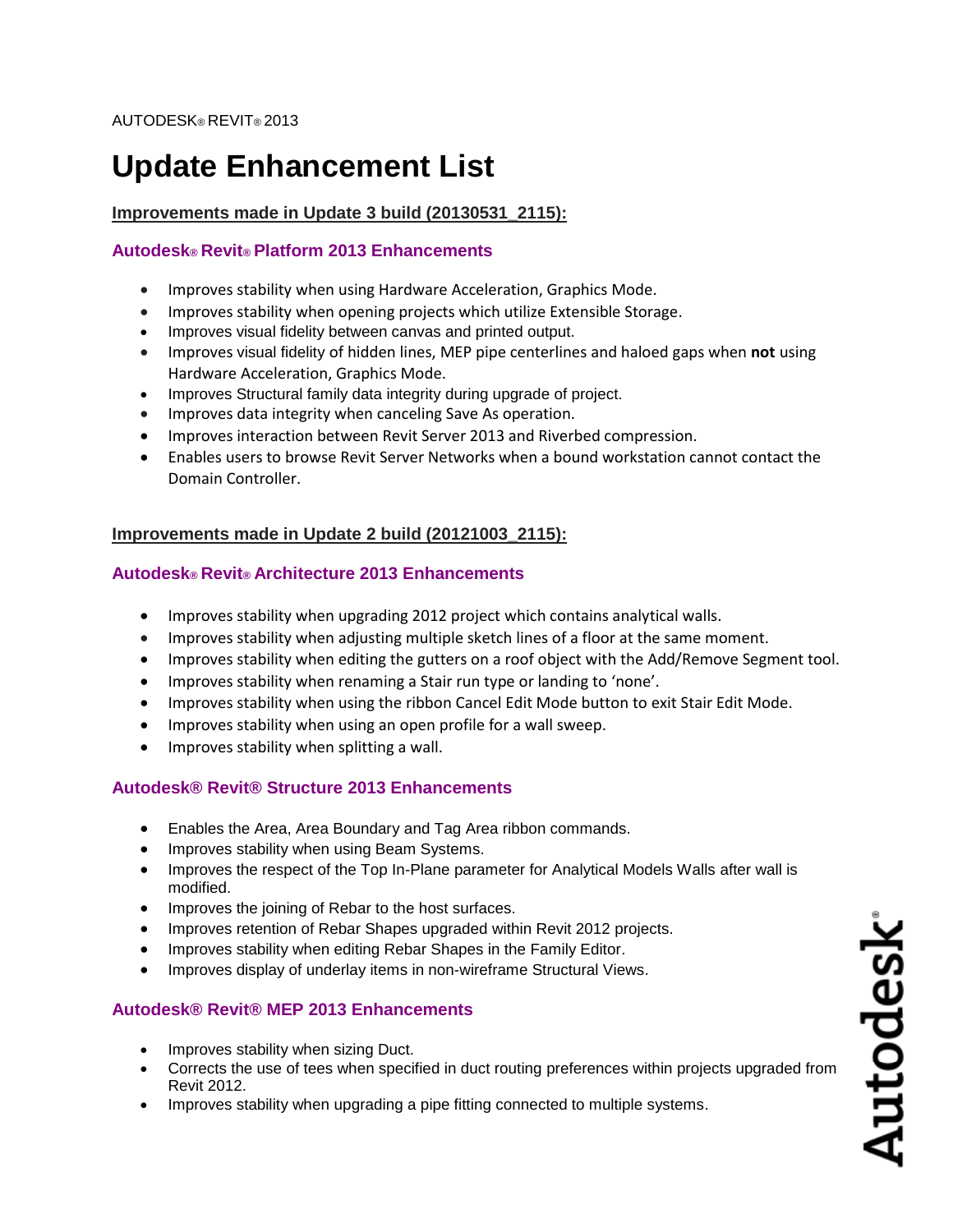• Improves stability when editing duct fitting size in the active view and then editing the duct fitting type in the Property Palette.

#### **Autodesk® Revit® Platform 2013 Enhancements**

- Improves stability when Save to Central or Sync with Central.
- Improves stability when utilizing Create Assembly Views from the project browser.
- Improves stability when editing a label within the family editor.
- Improves stability when saving file to a location with low disc space.
- Improves stability when launching Export gbXML Settings dialog.
- Improves stability and memory usage within graphics display.
- Improves stability during IFC data import which contains openings with no usable geometry.
- Improves stability when importing IFC data which imported into Revit 2012 with warnings.
- Improves import of clipped solids during IFC import.
- Improves IFC Export to support buildingSMART International IFC certification.
- Improves stability when linking or attached DWG files.
- Improves stability of printing after Export to DWG or DXF format.
- Improves stability when creating, duplicating or deleting a material in the Material Editor.
- Improves the retention of part parameters within a part upgraded from Revit 2012.
- Corrects ribbon tab population after installing .NET 4.5
- Improves stability while editing calculated values within a schedule after deleting a parameter used in a formula.
- Improves stability with schedules which contains a filter based upon a user defined parameter and elements in linked files do not contain the user defined parameter.
- **•** Improves stability when opening Sun Settings dialog.
- Improves stability when editing Text Notes.
- Improves stability when upgrading Revit 2012 project to Revit 2013.
- Improves stability when moving a Crop Region which utilizes the disjoin option.

#### **Improvements made in Update 1 build (20120716\_1115):**

#### **Autodesk® Revit® Architecture 2013 Enhancements**

- Improves stability when closing a sketch editor, such as slab, site, etc., which create a large number of points.
- Improves creation of U-shaped winder stairs.
- Improves stability when editing winder stairs.
- Improves performance when many railings exist within a project.
- Improves stability when support type is not defined for stair.
- Improves railing representation in coarse view.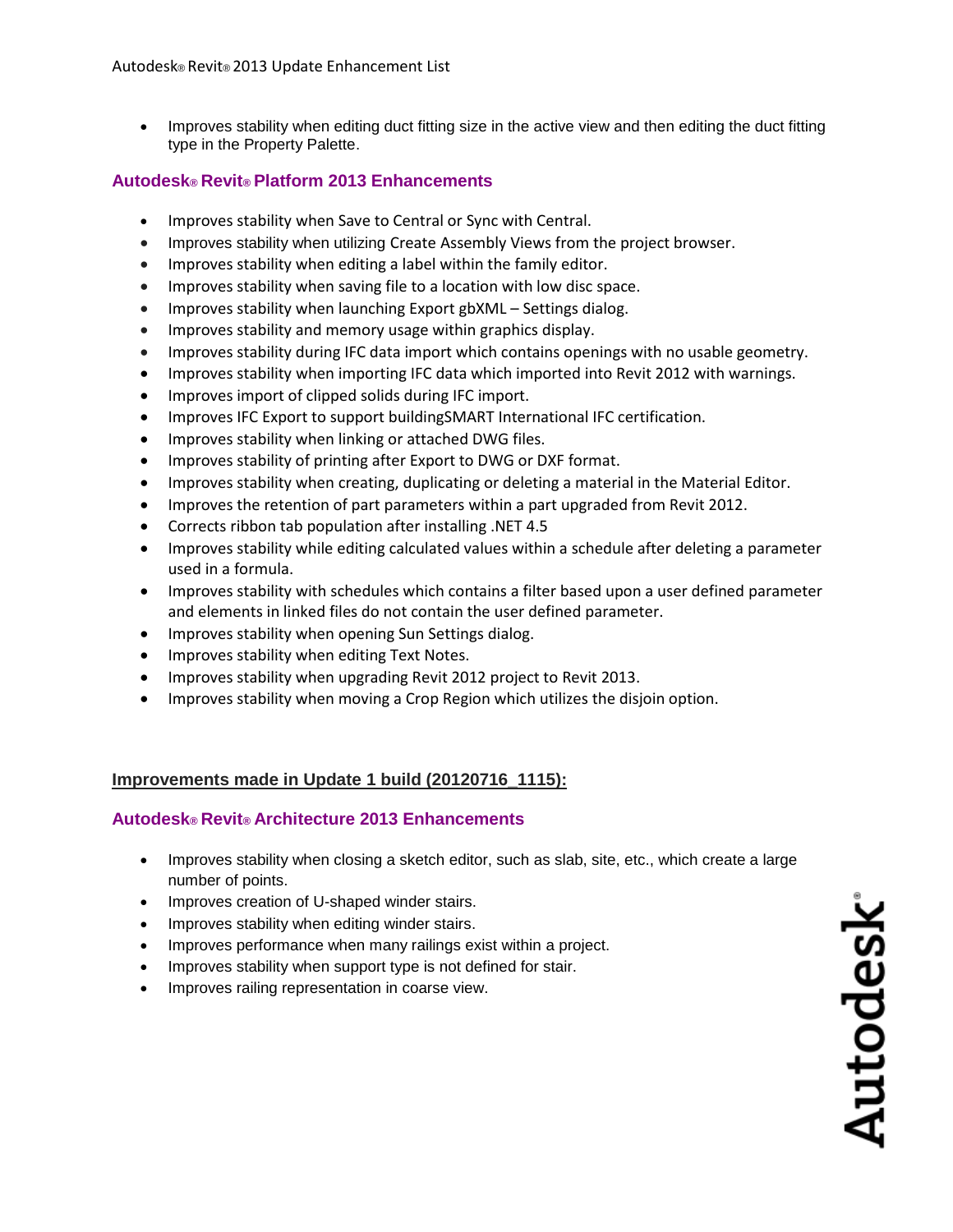# **Autodesk® Revit® Structure 2013 Enhancements**

- Improves placement of analytical nodes when in 3D views.
- Improves stability when enabling "Show Analytical Model Categories in this View" when the Warning dialog is open.
- Improves creation consistency with Physical Wall when coping an Analytical Model Wall.
- Improves stability when editing an Opening within an object which spans to the boundary of an Analytical Surface.
- Corrects the reporting of the "Structural Parameter" on slabs.
- Improves masking of linked files by Mask and Filled regions in Structural Views.
- Improves stability when placing Rebar.
- Improves stability when copying Area or Path reinforcement between projects which have differing value for the Reinforcement Project Setting: "Host structural rebar".
- Improves visibility of round rebar when displayed in fine detail level.

# **Autodesk® Revit® MEP 2013 Enhancements**

- Corrects the Slope value on placeholder pipe when slope is greater than 15 degrees.
- Improves consistency when applying a slope to a layout which contains a transition.
- Improves stability when splitting pipes which belong to different systems.
- Corrects visibility of the center line when displaying rise/drop symbols.
- Improves stability when opening a Revit 2012 project which contains a pipe placeholder schedule.
- Improves consistency of unit formatting within Panel Schedules.
- Improves consistency of adding circuits to equipment that are connected to a pipe or duct system.
- Improves stability when adding a device, which is connected to a wire, to a circuit.
- Improves display of annotation on duct and pipe transitions.
- Improves stability when inserting duct fittings.
- **•** Improves stability when viewing Routing Solutions.

# **Autodesk® Revit® Platform 2013 Enhancements**

- Improves stability when opening projects from previous versions of Revit.
- Improves stability during Copy/Paste operations.
- Corrects display of solid filled regions with transparent backgrounds.
- Allows exporting of materials painted on elements to ODBC.
- Improves performance of opening and closing sketch mode in projects with many families.
- Improves stability when setting a Design Option as the Primary.
- Improves stability when Fixed Distance option for a divided path.
- Improves stability while browsing to Revit Server when there is no network connectivity.
- Improves export consistency of Space and Zone elements when multiple elements have the same name and number.
- Allows Raytrace mode to work with DirectX 9.
- Improves stability when using Raytrace mode with Hardware Acceleration disabled.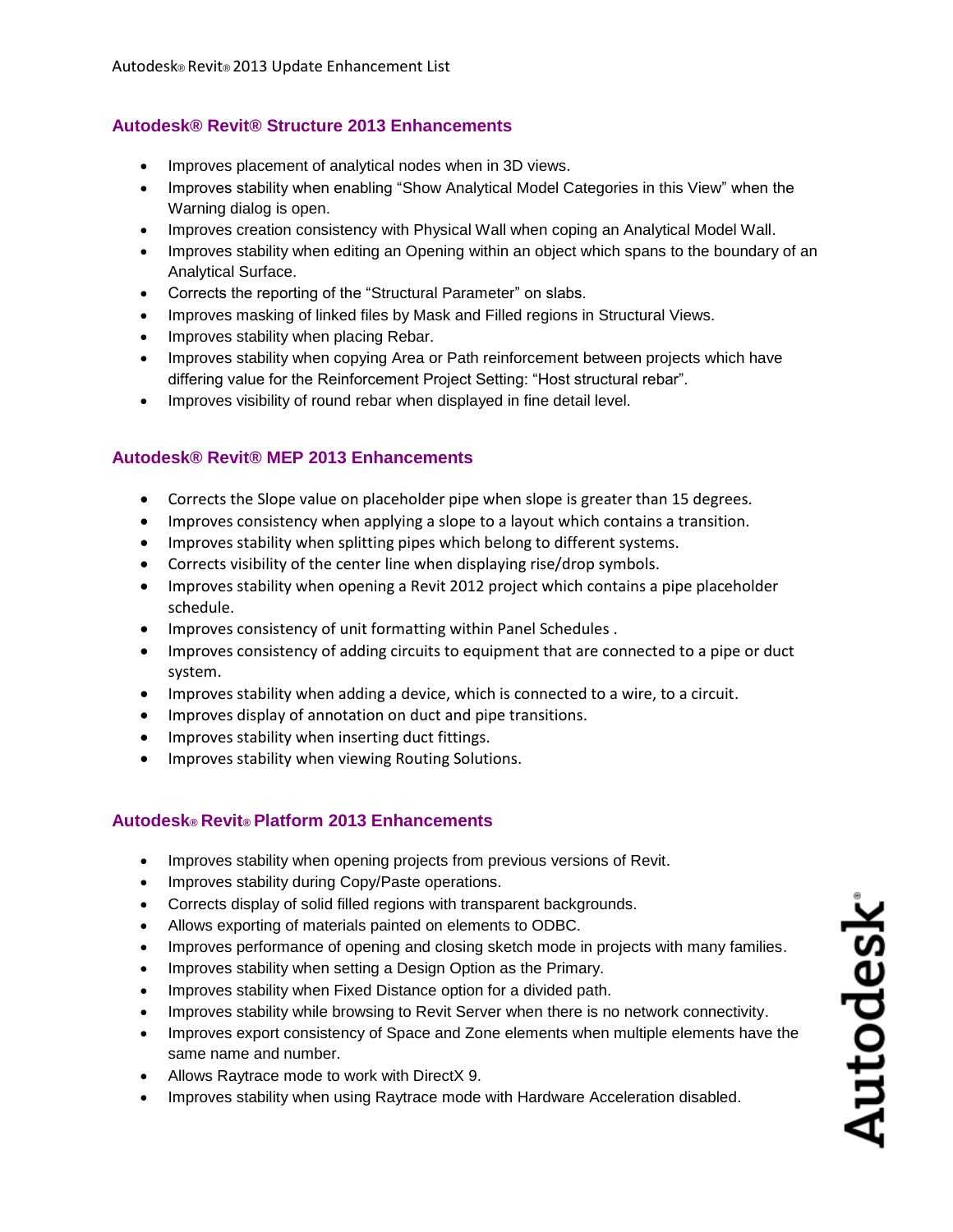- Improves Raytrace mode rendering output.
- Improves Surface Transparency override by element for multiple selections.
- Improves printing consistency when tone mapping is enabled.
- Disables Sun and SunPath from being rendered in Raytrace mode.
- Improves stability when using manual exposure in Raytrace mode.
- Improves stability when rendering views.
- Improves stability and performance when using visualization features like Sky, Exposure, and Anti-Aliasing.
- Improves stability when importing IFC data which contains special characters.
- Improves the setting of custom parameter values during import of IFC data.
- Improves stability when importing IFC data which contains an invalid line pattern.
- Allows Markups from DWF to be exported to DWF.
- Improves stability when drag and drop a DWG file into a Revit project.
- Improves stability when importing DXF data.
- Improves dimension fidelity when exporting to DWG with export units set to Meter.
- Improves alignment of hatch and fill patterns when exporting to DWG.
- Improves stability when selecting a new host for an element within an In-place Wall.
- Improves section creation within a project with linked model.
- Improves stability when working with Materials.
- Improves the displayed Pattern Type assigned to an element with the Material Editor.
- Corrects the display of the materials category within the Paint interface.
- Corrects the printed display of fill patterns within perspective views.
- Improves stability of Type editing when multiple element types are in the selection set.

# **Autodesk® Revit® API 2013 Enhancements**

- Allows Document.PostFailure to be used to post multiple errors during a single transaction that do not reference an ElementId.
- Improves stability using UIApplication.DoDragDrop when a Revit command (such as the Wall tool) was active.
- Improves stability by disabling keyboard shortcuts (except view zoom shortcuts) when a PreviewControl is active.
- Improves stability in ReferenceIntersector.FindNearest() when no matching target pick is found.
- Corrects validation logic to allow NewFamilyInstance to place face-based families on transformed family instances.
- Dimension.Above and Dimension.Below now update the dimension after their data is changed without requiring any user action.
- The properties MechanicalSystem.SystemType, ElectricalConnector.SystemType, PipeConnector.SystemType are obsolete in Revit 2013. Instead query the parameter RBS\_DUCT\_CONNECTOR\_SYSTEM\_CLASSIFICATION\_PARAM on ConnectorElement.
- Corrects data reported with ConnectorManager.UnusedConnectors.
- Fixes a file corruption that could occur when extensible storage data was added to an element in a central file.
- Improves stability when saving a file with extensible storage data that overwrites an existing file that also contains extensible storage.
- RVT Links created with RevitLinkType.Create will remain loaded when the RVT containing the link is reopened.

Autodesk